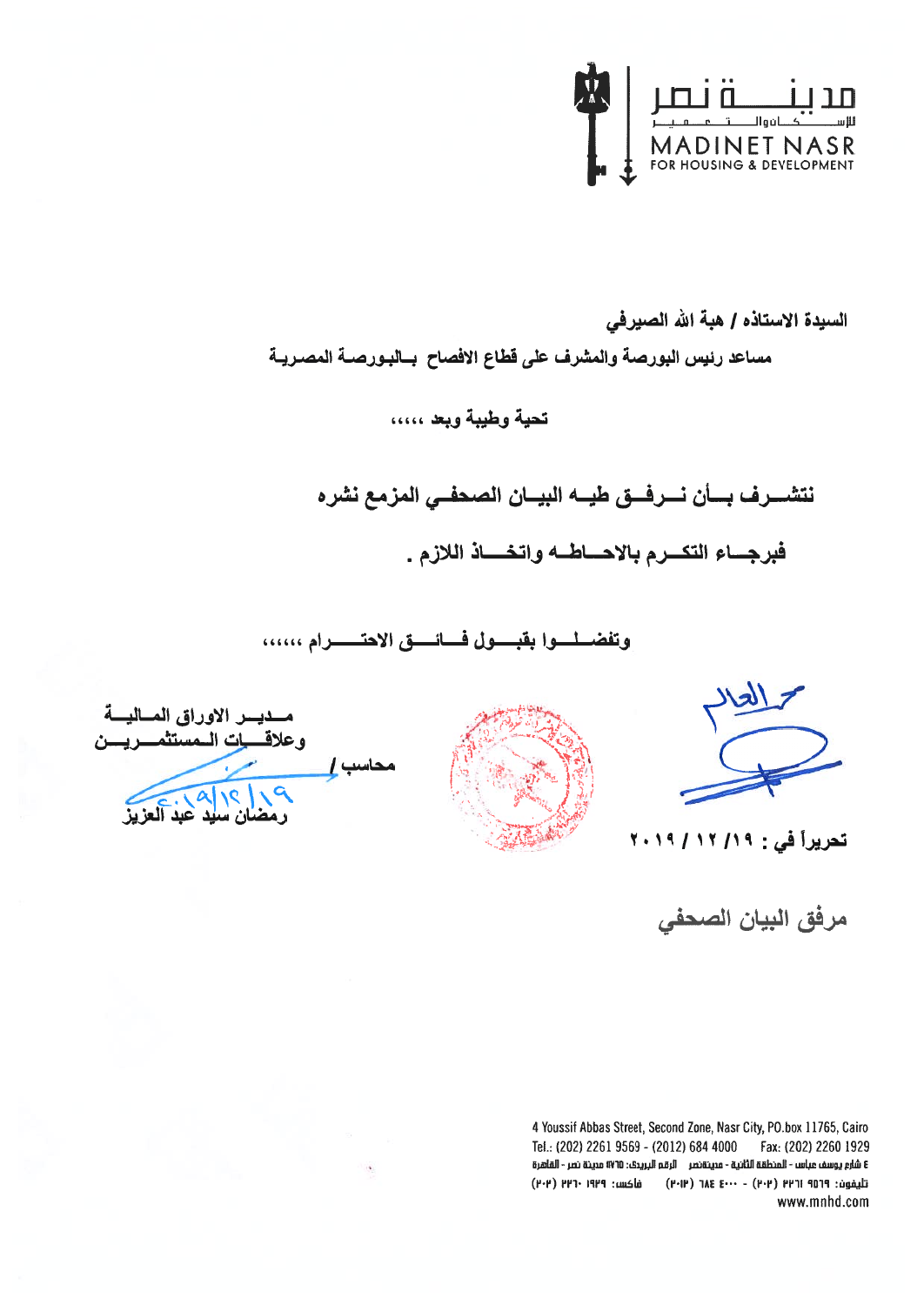

## MNHD finalizes securitization transaction with EFG-Hermes and CIB of EGP 370 million receivables portfolio

Cairo, December 19, 2019

Madinet Nasr Housing and Development ("MNHD" or "The Company"), <sup>a</sup> leading real estate player in the Egyptian market, announces the closing of <sup>a</sup> securitization bond ("The Bond") issued by Financial Group for Securitization Company (FGS) backed by <sup>a</sup> receivables portfolio originated by MNHD of EGP 370 million, as par<sup>t</sup> of the Company's plan to monetize receivables from delivered units in Tag Sultan and other completed projects.

The three tranches of the Bond, amounting to <sup>a</sup> total EGP 305 million, received ratings of AA+, AA and A by Middle East Rating & Investors Service (MERIS).

EFG-Hermes Promotion & Underwriting and Commercial International Bank (CIB) acted as Structuring Advisor, Lead Managers and Arranger of the transaction. The issuance was fully underwritten by EFG-Hennes, CIB, and National Bank of Egypt (NBE), while Dr. Zaki Hashem & Partners firm acted as legal advisors for the transaction, and KPMG acted as the Auditors for the transaction.

"This is <sup>a</sup> grea<sup>t</sup> start to our securitization program" said Ahmed El Hitamy, CEO of MNHD, "units in Tag Sultan, Primera, and Waha projects were utilized for this securitization. MNHD has an ambitious target to continue securitizing when deliveries in Taj City and SARAI materialize in 2020", he added.

Ends Ramadan :/9////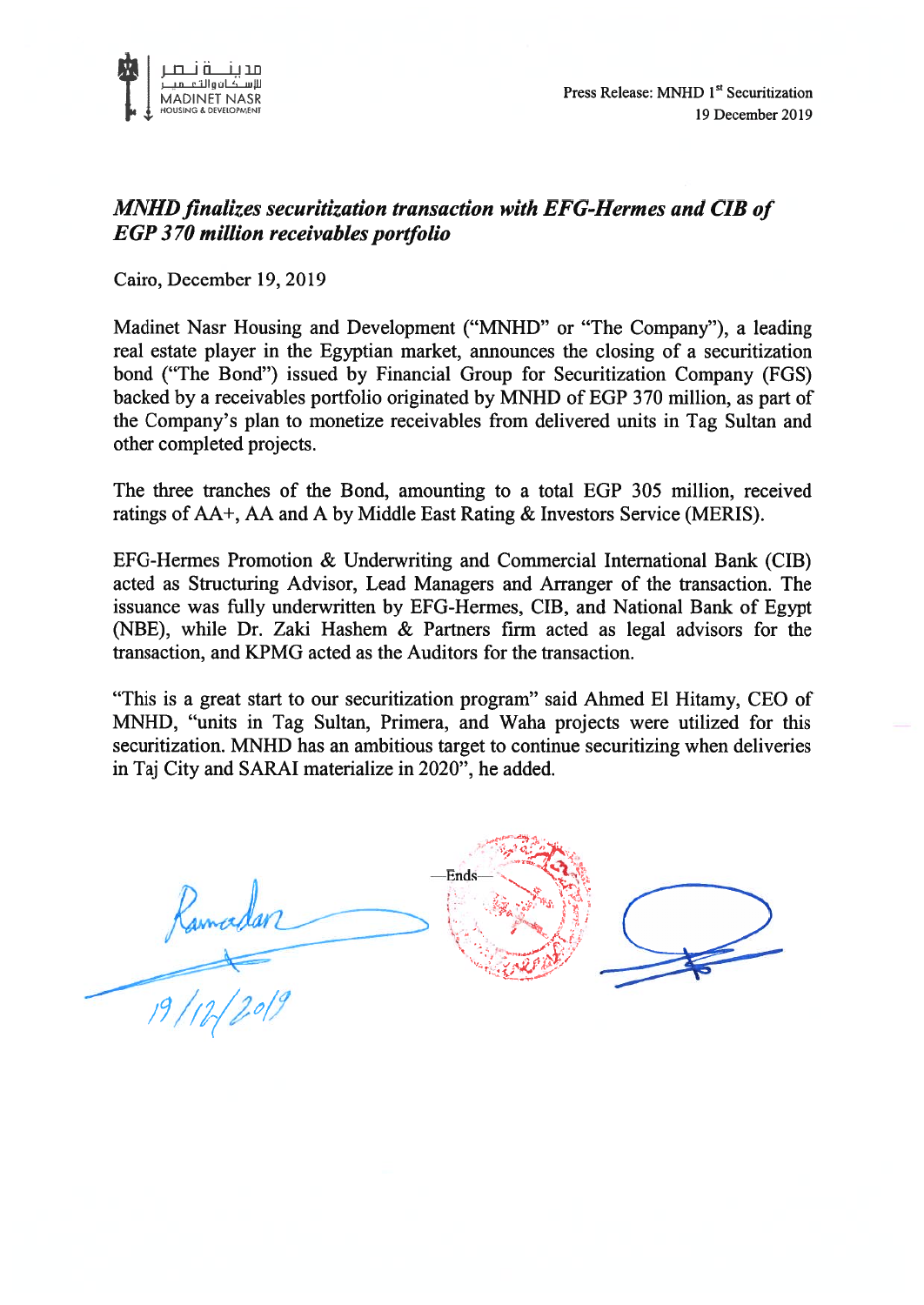

Press Release: MNHD 1<sup>st</sup> Securitization 19 December 2019

#### About MNHD

Madinet Nasr Housing & Development (MNHD) is <sup>a</sup> leading Egyptian urban developer. Since inception, the company has initiated and completed <sup>a</sup> number of key developments, including the majority of the Nasr City district in the Greater Cairo Area, which covers an area of more than 40 million square meters and is home to 3 million people. MNHD's land bank includes 3.5mn sqm in <sup>a</sup> prime location inside Cairo across from Cairo International Airport and 5.5mn sqm in <sup>a</sup> strategic location on the Suez Road. You can learn more about us on our website at *nnhd.com*.

#### Ahmed El Hitamy

CEO MNHD 4, Youssef Abbas St. Nasr City, Cairo Tel: +2 (02) 2400-6207 aelhitamy@mnhd.com

#### Salah Katamish

Director of Investor Relations MNHD 4, Youssef Abbas St. Nasr City, Cairo Tel: +2 (02) 2400-6207 skatamish@mnhd.com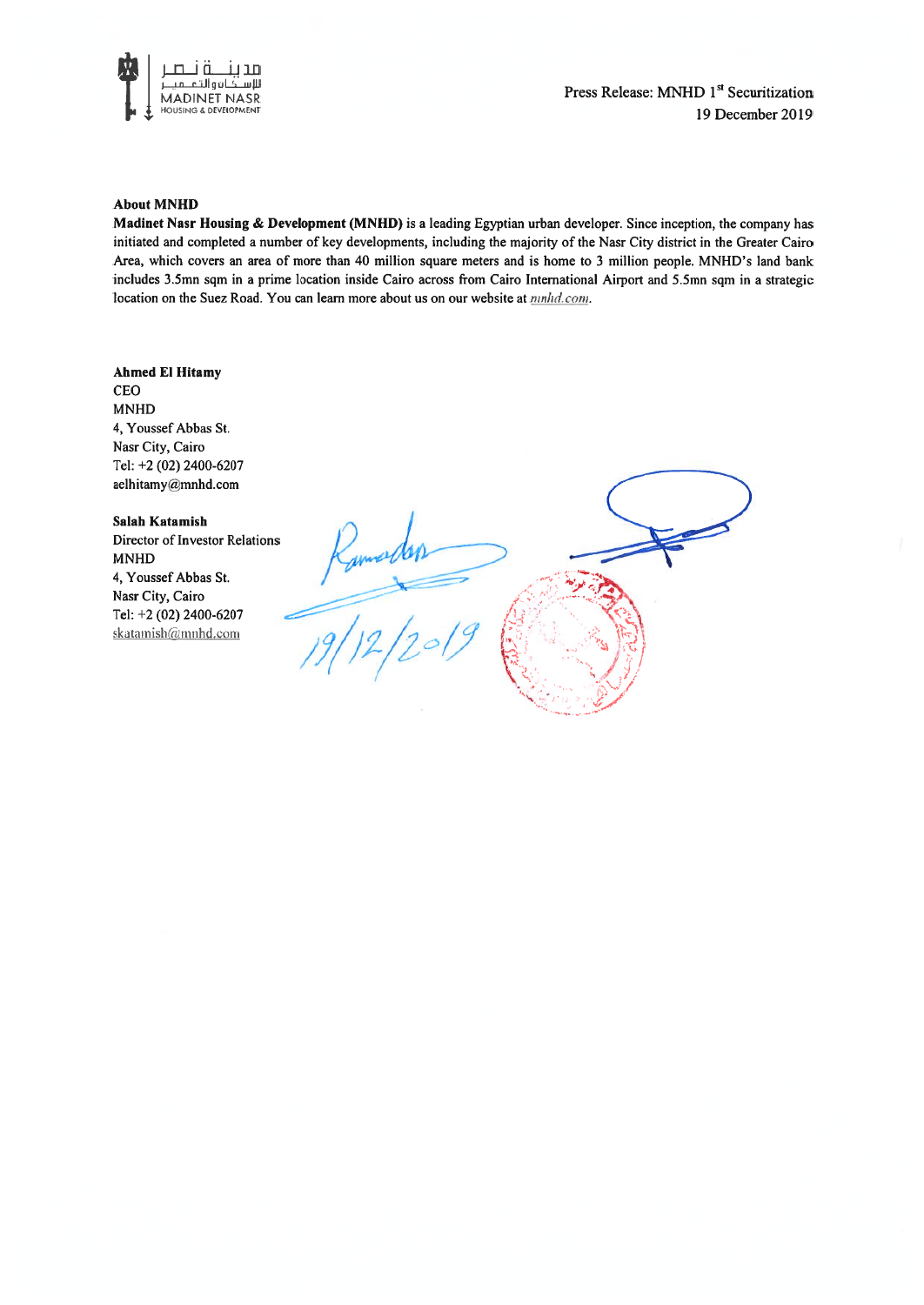Press Release: MNHD 1<sup>st</sup> Securitization 19 December 2019



بيان صحفي

شركة مدينة نصر للإسكان والنعمير (ش.م.م) تعلن اتمـام أول عمليـة توريـق بالأشتراك مـع شـركة المجموعـة الماليـة-هيرميس والبنك التجاري الدولي مصر ـ لمحفظة حقوق مالية آجلة بحوالى ٣٧٠ مليون جنيه

أعلنت اليوم شركة مدينة نصر للإسكان والتعمير (كود البورصـة المصـرية (MNHD.CA)، وهي شركة رائدة بمجال التطوير العقار ي في مصر ، أنها قد أتمت - بالأشتر اك مع شركة المجموعة المالية-هير ميس والبنك التجار ي الدولي-مصر -أول عملية توريق، عن طريق إصدار سندات توريق بواسطة "شركة المجموعة المالية للتوريق" تستند لمحفظة حقوق مالية آجلة محالـة إليهـا مـن "شـركة مدينـة نصـر للإسكان والتعمير" بحـوالي ٣٧٠ مليـون جنيـه مصـري وتعتبـر عمليـة التوريق هذه بداية لخطة الشركة في تحويل محافظ الحقوق المالية الأجلة للمشروعات التي تم تسليمها للعملاء (تاج سلطان، بريميرا، والواحة) إلى سيولة نقدية.

وقد منحت شركة الشرق الأوسط للتصنيف الإنتماني وخدمة المستثمرين "ميريس" الشرائح الثلاثـة للسندات المصدرة (البالغ مجموع قيمتها ٣٠٥ مليون جنيه مصـري) تصـنيفا انتمانيـا: +A, AA, AA . حيث تتميـز السـندات بجـودة انتمانيـة عالية

وقامت شركة المجموعة المالية هيرميس للترويج والاكتتاب والبنك التجاري الدولي بدور المرتب ومديري ومروجي الإصدار . وقامت المجموعة المالية-هيرميس والبنك التجاري الدولي والبنك الأهلي المصري بتغطية الإصدار بالكامل كمـا قام مكتب دكتور/ زكي هاشم وشركاه بدور المستشار القانوني للطرح. وقامت مؤسسة حازم حسن KPMG بدور مراقبي حسابات عملية الطرح.

وفي هذا السياق أوضح أحمد الهيتمي العضو المنتدب لشركة مدينـة نصـر للإسكان والتعمير ، أن هذه العمليـة هـي إنطلاقـة أولـي وقويـة لشـركة مدينـة نصـر فـي تنفيـذ برنـامج التوريـق الذي وضـعته الشـركة، وأضـاف قـائلا "قمنـا باستخدام محـافظ الحقوق المالية الأجلة الخاصـة بمشروعاتنا المسلمة للعمـلاء (تـاج سلطـان، بريميـرا، والواحـة) فـي عمليـة التوريـق الأولـي، ولدينا خطة طموحة لاستمرار برنامج التوريق مع تقدم تسليم الوحدات المباعة بمشروعات "تاج سيتي" و"سراي" في عـام  $MY + Y +$ 





alcla